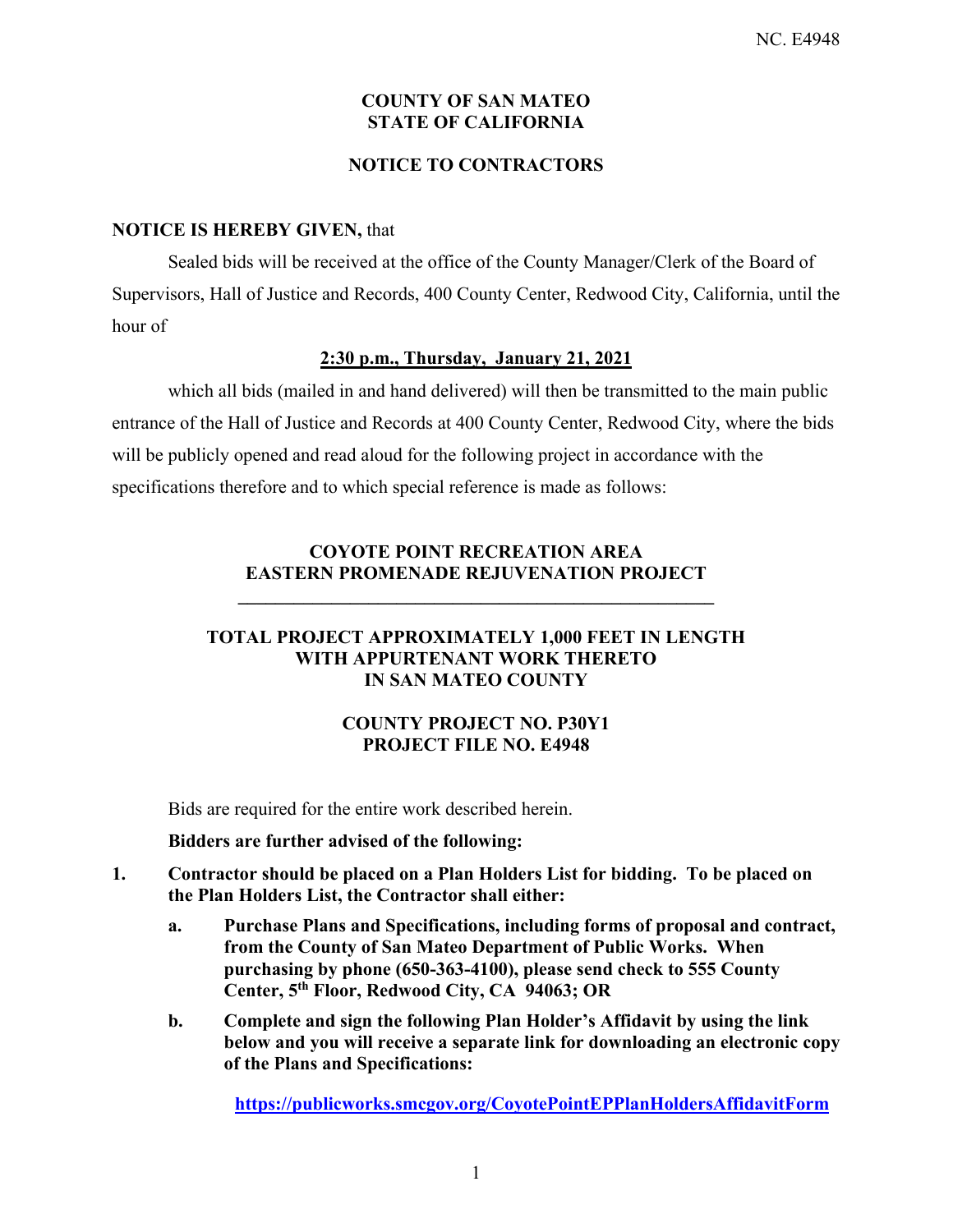**The Contractor is advised that the table should be received by the County no Later than three (3) working days prior to the bid opening date.** 

**c. If Plans and Specifications are obtained through a source other than those outlined in 1a and 1b above, complete and sign the following Plan Holder's Affidavit and return to the County by either PDF via email to mmanalo@smcgov.org or by fax at (650) 361-8220. The Contractor is advised that the table should be received by the County no later than three (3) working days prior to the bid opening date.**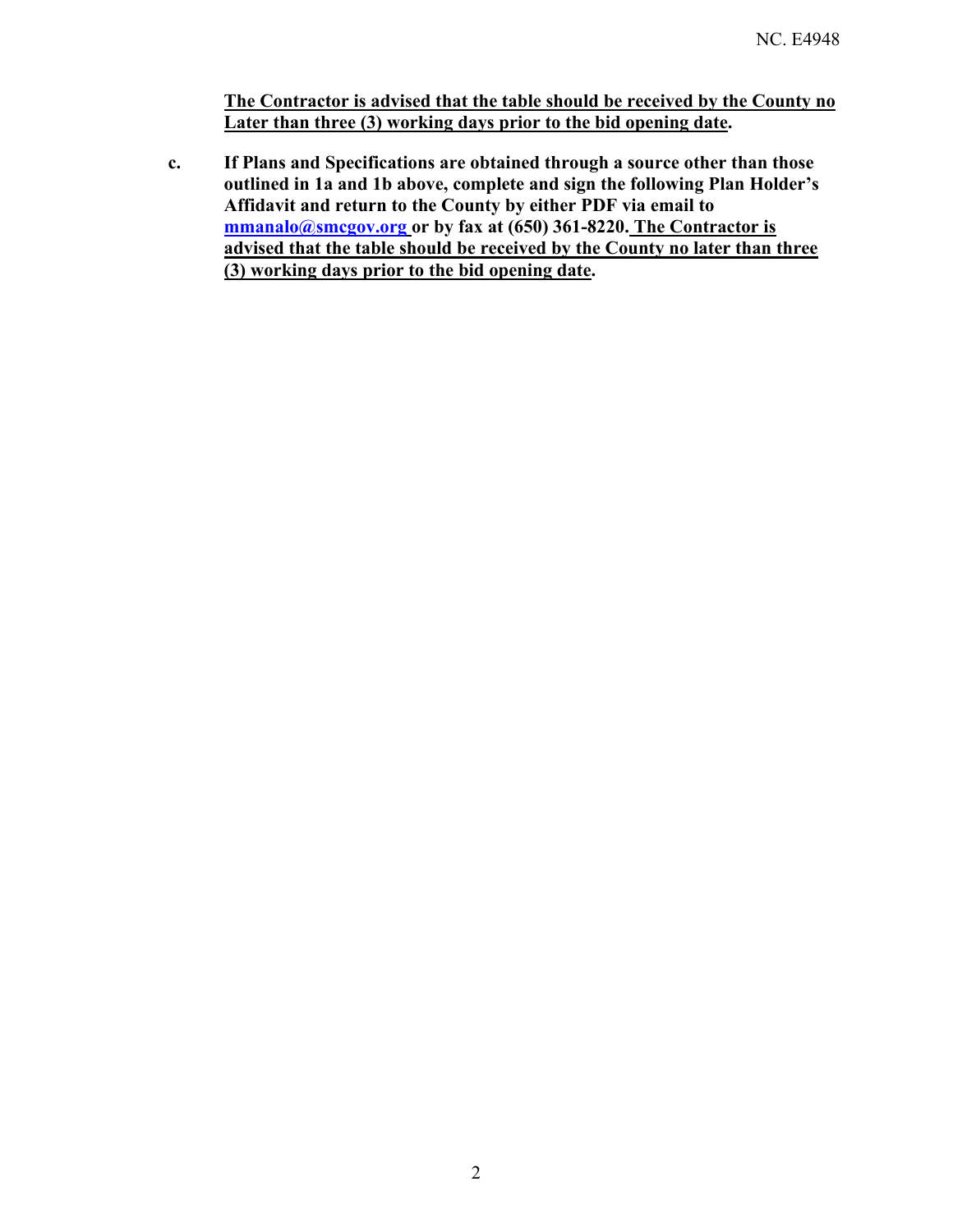| <b>Plan Holder's Affidavit</b>                                                                               |                             |                        |  |  |
|--------------------------------------------------------------------------------------------------------------|-----------------------------|------------------------|--|--|
| <b>Coyote Point Recreation Area</b><br><b>Project Title</b><br><b>Eastern Promenade Rejuvenation Project</b> |                             |                        |  |  |
| <b>P30Y1</b><br>Project No.                                                                                  | Project<br><b>Engineer:</b> | <b>Michelle Manalo</b> |  |  |
|                                                                                                              | Project<br><b>Manager:</b>  | <b>Anthony Lum</b>     |  |  |
| Bid Open Date and Time: 2:30 p.m., Thursday, January 21, 2021                                                |                             |                        |  |  |
| <b>Company Name:</b>                                                                                         |                             |                        |  |  |
| <b>Mailing Address:</b><br><b>Phone Number:</b>                                                              | Fax<br>Number:              |                        |  |  |
| <b>E-mail Address:</b>                                                                                       |                             |                        |  |  |
|                                                                                                              |                             |                        |  |  |
| (Name and Title of Authorized Representative of Bidder)                                                      |                             |                        |  |  |
| (Signature of Authorized Representative of Bidder)                                                           |                             |                        |  |  |

- **2. The Plan Holders List will be posted to the County of San Mateo's Public Works website two (2) working days prior to the bid open date.**
- **3. Questions regarding the Contract Documents concerning items such as discrepancies, conflicts, omissions, doubts as to meanings, or regarding scope of bid items shall be referred to the Engineer. Inquiries must be received in writing via**  email, to **mmanalo@smcgov.org**, not less than five (5) working days prior to bid **opening. Inquiries will be answered in writing via email response if written clarification is warranted, in the opinion of the Engineer, then inquiries and responses will be posted to the Project's page on the County of San Mateo's Public Works website. It will be the Contractor's sole responsibility to ensure that they receive responses,** *if any.* **The County will not be responsible for oral clarifications.**
- **4. It will be the Contractor's sole responsibility to ensure that they have received addendums,** *if any,* **which will be posted to the County of San Mateo's Public Works website on the same day issued. Said addendums will also be sent to all current plan holders and made available during purchase of Plans and Specifications.**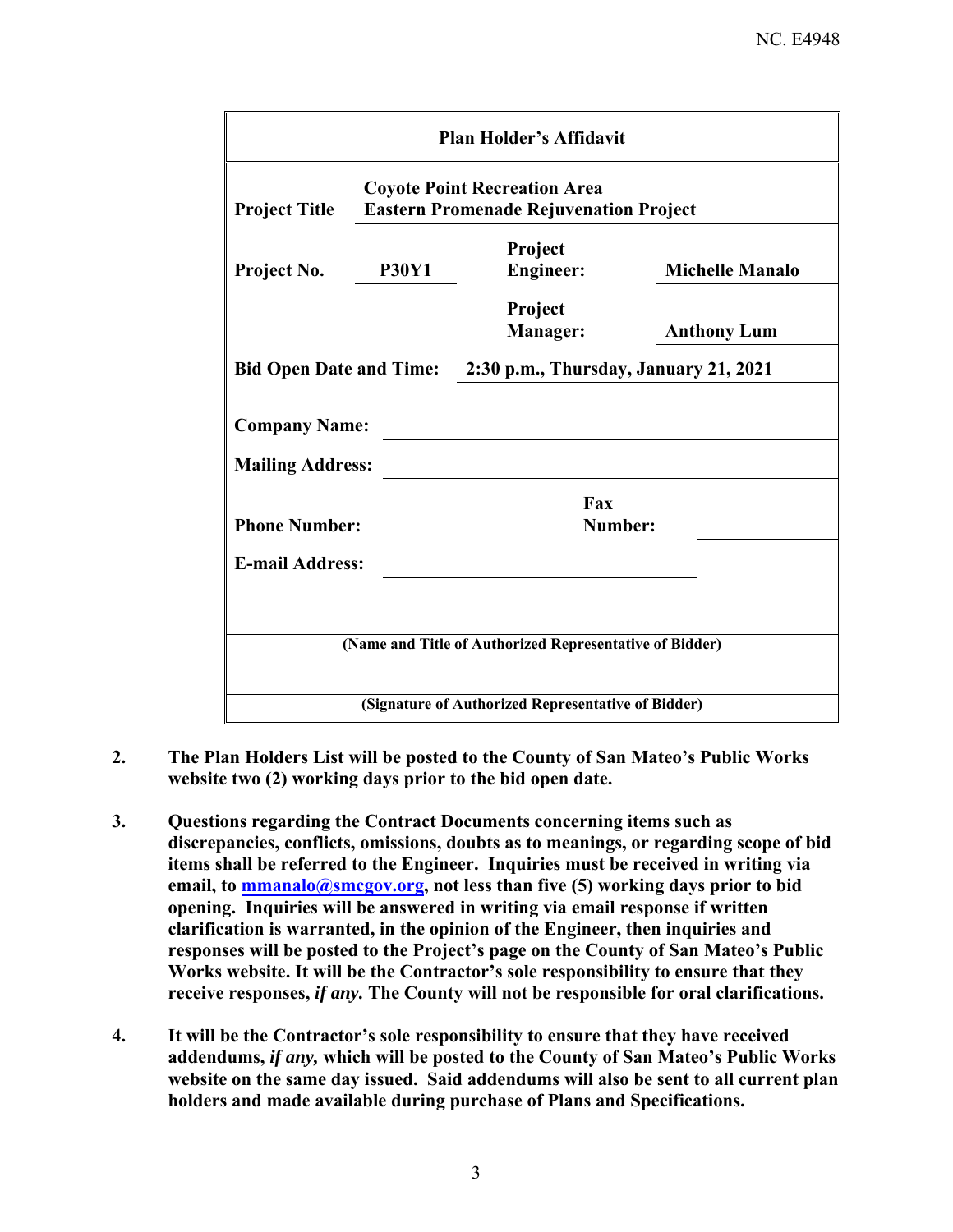**5. Reference is made to Section 2-1.10, "Disqualification of Bidders," of the Standard Specifications. The Contractor's attention is directed in particular to the last sentence, which states, "Proposals in which the prices obviously are unbalanced may be rejected."** 

The Public Works website will be updated as needed and can be accessed under the

Departments tab found on the County of San Mateo website (*http://publicworks.smcgov.org*).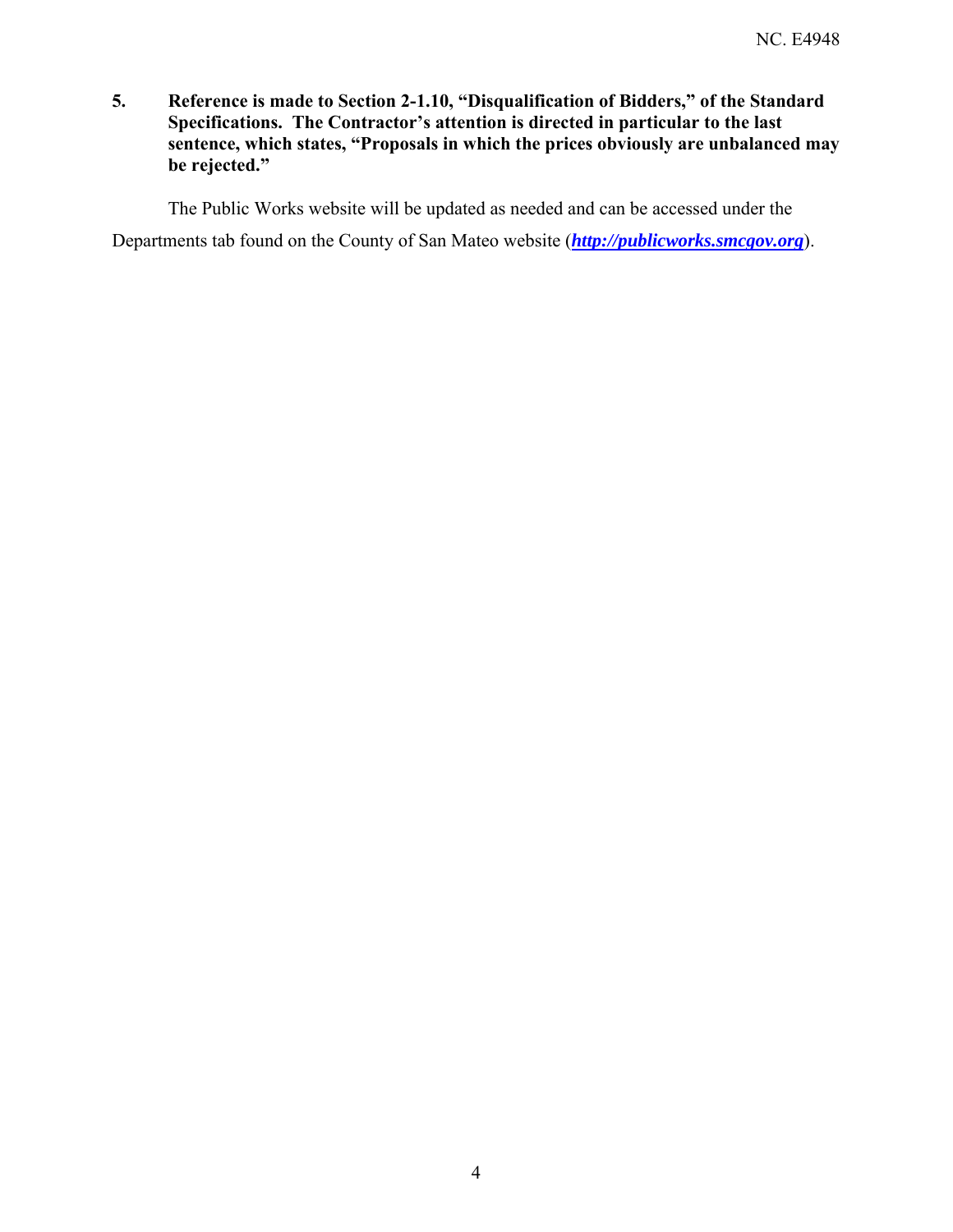### **ENGINEER'S ESTIMATE**

# **COYOTE POINT RECREATION AREA EASTERN PROMENADE REJUVENATION PROJECT**

 $\mathcal{L} = \{ \mathcal{L} \}$ 

## **TOTAL PROJECT APPROXIMATELY 1,000 FEET IN LENGTH WITH APPURTENANT WORK THERETO IN SAN MATEO COUNTY**

| <b>Item</b><br>No. | <b>Section</b><br>No. | <b>Estimated</b><br>Quantity | <b>Unit of</b><br><b>Measure</b> | <b>Item</b><br><b>Description</b>                                                                      |
|--------------------|-----------------------|------------------------------|----------------------------------|--------------------------------------------------------------------------------------------------------|
| $\mathbf{1}$       | 10                    | 1                            | LS                               | <b>Construction Waste Management</b>                                                                   |
| $\overline{2}$     | 11                    | 1                            | LS                               | Mobilization                                                                                           |
| $\overline{3}$     | $11 - 1$              | 1                            | LS                               | Water Pollution & Erosion Control                                                                      |
| $\overline{4}$     | 12                    | 1                            | LS                               | Maintaining Traffic                                                                                    |
| 5                  | $15 - 1.1$            | 10                           | EA                               | Potholing                                                                                              |
| 6                  | $15 - 2$              | $\mathbf{1}$                 | LS                               | <b>Remove Existing Utilities</b>                                                                       |
| $\tau$             | $15-3$                | $\mathbf{1}$                 | LS                               | Remove County Park Facilities (other than<br>utilities)                                                |
| 8                  | $15-4,5,6$            | $\mathbf{1}$                 | LS                               | Remove Concrete Curb, Gutter and sidewalk,<br>and Asphalt Concrete Paving and<br>Concrete/Masonry Wall |
| 9                  | 16                    | 1                            | LS                               | Clearing and Grubbing                                                                                  |
| 10                 | $16-1$                | 18                           | EA                               | Remove Tree Stumps up to 6" in Diameter                                                                |
| 11                 | $16-1$                | 11                           | EA                               | Remove Tree Stumps from 7" to 12" in<br>Diameter                                                       |
| 12                 | $16-1$                | 37                           | EA                               | Remove Tree Stumps from 13" to 18" in<br>Diameter                                                      |
| 13                 | $16-1$                | 40                           | EA                               | Remove Tree Stumps from 19" to 24" in<br>Diameter                                                      |
| 14                 | $16-1$                | $\overline{2}$               | EA                               | Remove Trees from 7" to 12" in Diameter                                                                |
| 15                 | 17                    | 1                            | LS                               | Develop and Apply Water                                                                                |
| 16(F)              | 19                    | 11,000                       | <b>CY</b>                        | Earthwork Excavation                                                                                   |
| 17(F)              | 19                    | 8,300                        | CY                               | Earthwork Fill                                                                                         |
| 18(F)              | 19                    | 2,700                        | ${\rm CY}$                       | Off-haul Dirt                                                                                          |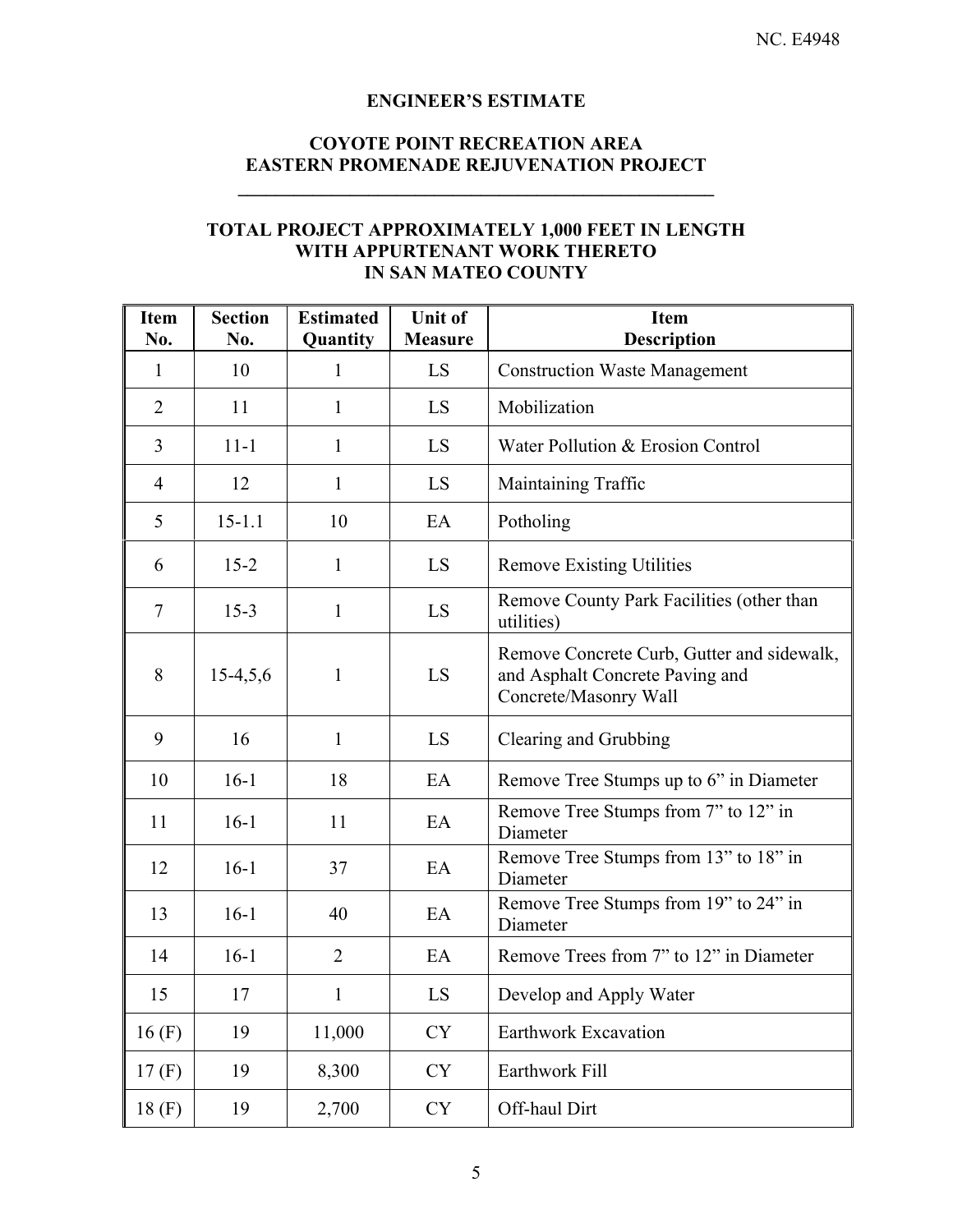| <b>Item</b><br>No. | <b>Section</b><br>No. | <b>Estimated</b><br>Quantity | <b>Unit of</b><br><b>Measure</b> | <b>Item</b><br><b>Description</b>                                 |
|--------------------|-----------------------|------------------------------|----------------------------------|-------------------------------------------------------------------|
| 19                 | $20-1$                | 3,760                        | LF                               | Temporary Silt Fence                                              |
| 20                 | $20-3(S)$             | 1                            | LS                               | Native Erosion Control Seeding                                    |
| 21                 | $21-3(S)$             | 38,705                       | <b>SF</b>                        | Soil Preparation, Planting & Seeding                              |
| 22                 | $21-3.04(S)$          | 2,171                        | EA                               | 1 Gallon Plants                                                   |
| 23                 | $21-3.04(S)$          | 93                           | EA                               | 5 Gallon Plants                                                   |
| 24                 | $21-3.04(S)$          | 55                           | EA                               | 15 Gallon Plants                                                  |
| 25                 | $21-3.05(S)$          | 10,249                       | <b>SF</b>                        | Sheet Mulching                                                    |
| 26                 | $21-4(S)$             | $\mathbf{1}$                 | LS                               | <b>Irrigation System</b>                                          |
| 27                 | $21 - 5$              | 1                            | LS                               | Landscape Maintenance (60 Days)                                   |
| 28                 | 23                    | $\mathbf{1}$                 | LS                               | <b>Bioretention Area</b>                                          |
| 29                 | 39                    | 1,950                        | <b>TON</b>                       | Asphalt Concrete (Type B, $\frac{1}{2}$ " max, medium<br>grading) |
| 30                 | $51-2$                | 8,980                        | <b>SF</b>                        | <b>Pedestrian Concrete Paving</b>                                 |
| 31                 | $51 - 2$              | 2,840                        | LF                               | Vertical Curb                                                     |
| 32                 | $51-2$                | 1,290                        | LF                               | Curb and Gutter                                                   |
| 33                 | $51 - 2$              | 290                          | LF                               | <b>Valley Gutter</b>                                              |
| 34                 | $51-2$                | 840                          | <b>SF</b>                        | Vehicular Concrete Paving                                         |
| 35                 | $51-2$                | 33                           | LF                               | Concrete Seatwalls (Type A)                                       |
| 36                 | $51-2$                | 68                           | LF                               | Concrete Seatwalls (Type B)                                       |
| 37                 | $51-2$                | 813                          | LF                               | Battered Concrete Seatwall (4' Width)                             |
| 38                 | $51-2$                | 29                           | LF                               | <b>Concrete Retaining Wall</b>                                    |
| 39                 | $51-2$                | 875                          | <b>SF</b>                        | <b>Concrete Pad Foundation for Restroom</b><br>Structure          |
| 40                 | $56-1$                | 22                           | EA                               | Install Sign (Traffic/ADA)                                        |
| 41                 | $56-2$                | 11                           | EA                               | Remove Existing Roadside Sign                                     |
| 42                 | 64-2.01               | 560                          | LF                               | Install 6" PVC Storm Drain                                        |
| 43                 | 64-2.01               | 470                          | LF                               | Install 12" PVC Storm Drain                                       |
| 44                 | 64-2.01               | 350                          | LF                               | Install 18" PVC Storm Drain                                       |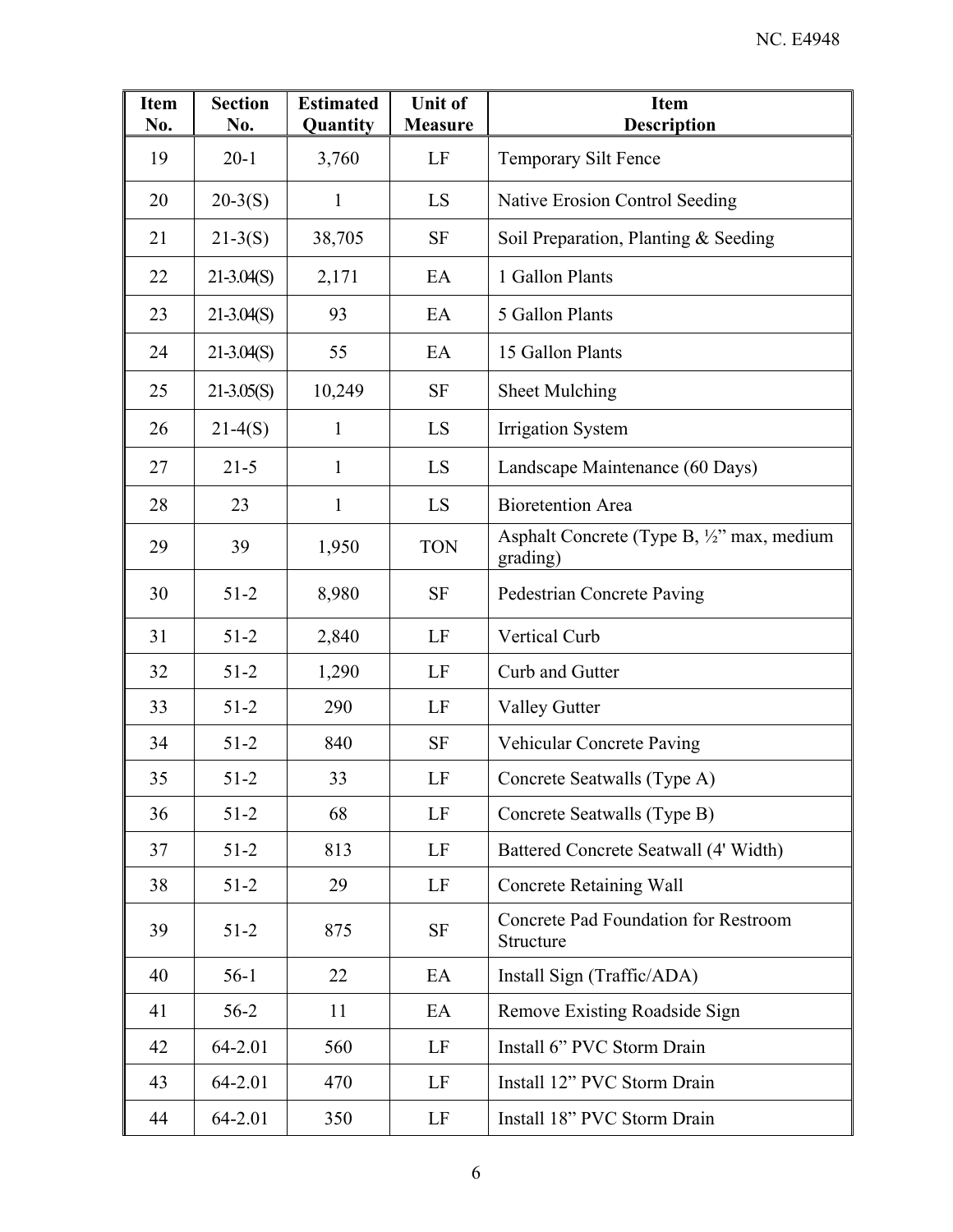| <b>Item</b><br>No. | <b>Section</b><br>No. | <b>Estimated</b><br>Quantity | <b>Unit of</b><br><b>Measure</b> | <b>Item</b><br><b>Description</b>          |
|--------------------|-----------------------|------------------------------|----------------------------------|--------------------------------------------|
| 45                 | 64-3.03               | 1,030                        | LF                               | Install 4" PVC Perforated Storm Drain Pipe |
| 46                 | $70-1$                | 20                           | EA                               | <b>Install Storm Drain Cleanout</b>        |
| 47                 | $70 - 2$              | 11                           | EA                               | Install Storm Drain Catch Basin            |
| 48                 | $70-3$                | 5                            | EA                               | Install Storm Drain Drop Inlet (12"x12")   |
| 49                 | $70 - 4$              | 3                            | EA                               | Install Storm Drain Drop Inlet (18"x18")   |
| 50                 | $70-5$                | 5                            | EA                               | Install Storm Drain Drop Inlet (24"x24")   |
| 51                 | $70-6$                | 6                            | EA                               | <b>Install Storm Drain Manhole</b>         |
| 52                 | $70-7$                | $\overline{2}$               | EA                               | Install Storm Drain Area Drain             |
| 53                 | $70 - 8$              | $\overline{2}$               | EA                               | Install Sanitary Sewer Area Drain          |
| 54                 | $72 - 4.1$            | 10,300                       | <b>CY</b>                        | Beach Fill Sand                            |
| 55                 | $72 - 4.2$            | 1,120                        | <b>TON</b>                       | Beach Fill Cobble                          |
| 56                 | $72 - 4.3$            | 144                          | <b>TON</b>                       | <b>Riprap Revetment</b>                    |
| 57                 | 84(S)                 | 4,400                        | LF                               | <b>Traffic Stripes</b>                     |
| 58                 | 84(S)                 | 1,200                        | <b>SF</b>                        | <b>Pavement Markings</b>                   |
| 59                 | 85(S)                 | $\overline{4}$               | EA                               | <b>Pavement Markers</b>                    |
| 60                 | 86                    | $\mathbf{1}$                 | LS                               | Remove Electrical / Lighting               |
| 61                 | 86                    | 250                          | LF                               | <b>Relocate Electrical Duct</b>            |
| 62                 | 86(S)                 | 16                           | EA                               | Parking Lot Lighting                       |
| 63                 | 86(S)                 | 10                           | EA                               | Promenade Lighting                         |
| 64                 | 86(S)                 | 3,600                        | LF                               | Install 1" PVC Electrical Conduit          |
| 65                 | 100(S)                | $\mathbf{1}$                 | LS                               | <b>Construction Staking</b>                |
| 66                 | 101                   | 990                          | LF                               | Install 6" PVC Water Main                  |
| 67                 | 101                   | 70                           | LF                               | Install 2" PVC Water Pipe                  |
| 68                 | 101                   | $\overline{4}$               | EA                               | Install 6" Valve                           |
| 69                 | 101                   | $\mathbf{1}$                 | EA                               | Install 2" Valve                           |
| 70                 | 101                   | $\overline{4}$               | EA                               | Install Fire Hydrant                       |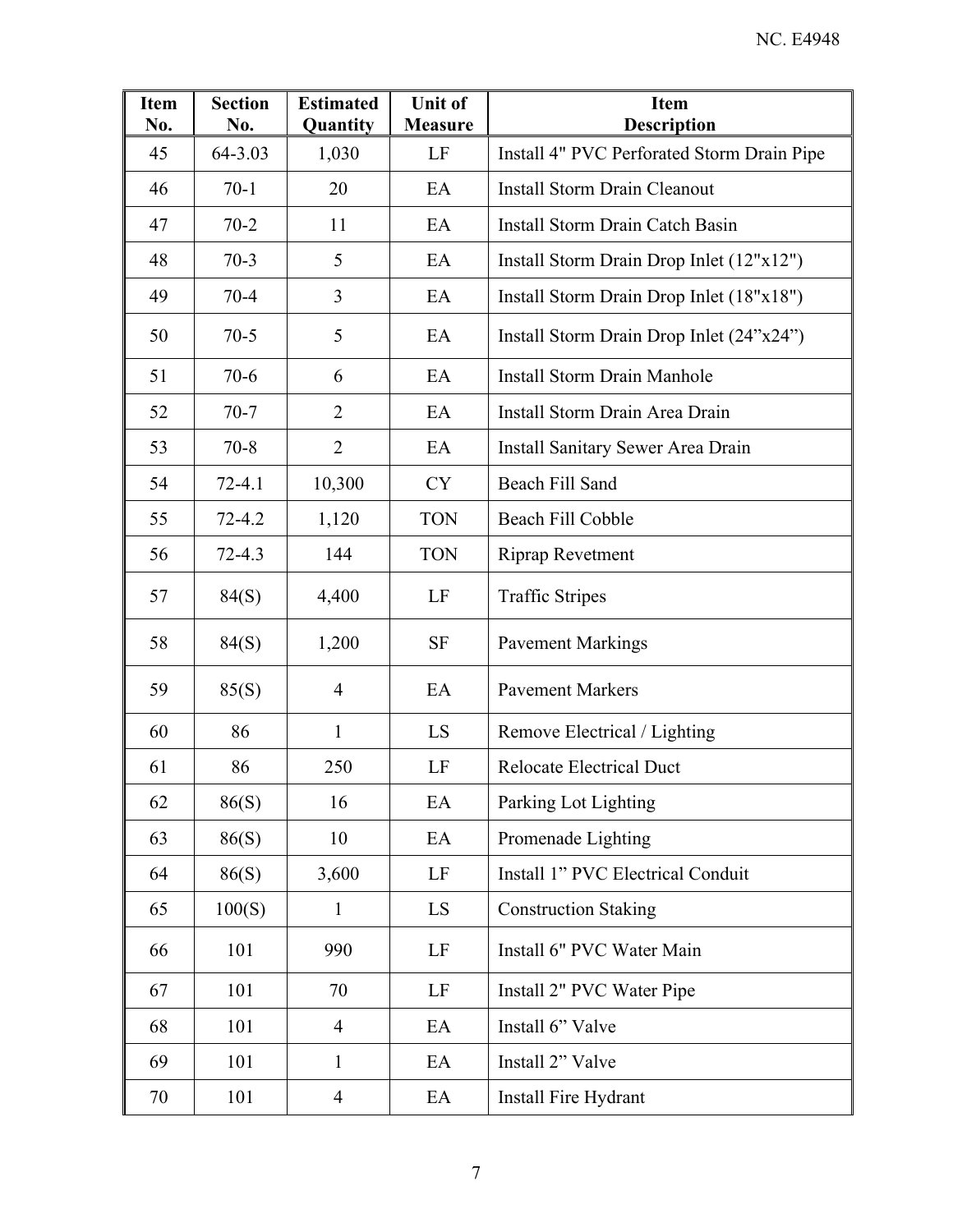| <b>Item</b><br>No. | <b>Section</b><br>No.                                | <b>Estimated</b><br>Quantity | <b>Unit of</b><br><b>Measure</b> | <b>Item</b><br>Description              |  |
|--------------------|------------------------------------------------------|------------------------------|----------------------------------|-----------------------------------------|--|
| 71                 | 102                                                  | 120                          | LF                               | Install 4" PVC Sanitary Sewer           |  |
| 72                 | 102                                                  | $\overline{2}$               | EA                               | <b>Install Sanitary Sewer Cleanout</b>  |  |
| 73                 | 102                                                  | $\mathbf{1}$                 | EA                               | Install Sand-Oil Interceptor            |  |
| 74                 | 104                                                  | 3,000                        | LF                               | Temporary Chain Link Fence              |  |
| 75                 | $111 - 1$                                            | 146                          | LF                               | Wood & Mesh Fence                       |  |
| 76                 | $111-2(S)$                                           | 6                            | EA                               | <b>Buoy</b>                             |  |
| 77                 | $111-3$                                              | 233                          | LF                               | <b>Beach Mat</b>                        |  |
| 78                 | $111-4$                                              | $\overline{2}$               | EA                               | <b>Install Entry Sign</b>               |  |
| 79                 | $111-5$                                              | $\mathbf{1}$                 | EA                               | <b>Install Bulletin Board</b>           |  |
| 80                 | $111-6$                                              | $\tau$                       | EA                               | <b>Custom Wood Benches</b>              |  |
| 81                 | $111 - 7$                                            | $\overline{2}$               | EA                               | <b>Wood Topseat Benches</b>             |  |
| 82                 | $111 - 8$                                            | $\mathbf{1}$                 | EA                               | Wood Bench at Retaining Wall            |  |
| 83                 | 111-9                                                | 600                          | <b>SF</b>                        | Wood Decking On Grade                   |  |
| 84                 | $111 - 10$                                           | 3                            | EA                               | <b>Bike Rack</b>                        |  |
| 85                 | $111 - 11$                                           | 5                            | EA                               | <b>Trash/Recycling Receptacle</b>       |  |
| 86                 | 111-12                                               | 1                            | LS                               | <b>Prefabricated Restroom Structure</b> |  |
| 87                 | 111-13                                               | $\overline{2}$               | EA                               | Accessible Outdoor Shower Tower         |  |
| 88                 | 111-14                                               | $\overline{3}$               | EA                               | <b>Decorative Bollards</b>              |  |
| 89                 | $111 - 15$                                           | $\overline{7}$               | EA                               | Drop-Down Bollards                      |  |
| 90                 | 200(S)                                               | 77,500                       | <b>SF</b>                        | <b>Cement Treated Base</b>              |  |
|                    | 6,638,000<br><b>Engineer's Estimate of Costs: \$</b> |                              |                                  |                                         |  |

(F) Final Pay Quantities - See Section 9-1.015, "Final Pay Items," of the Standard Specifications. (S) Specialty Items - As defined in Section 8-1.01, "Subcontracting," of the Standard Specifications.

(Note: Gaps in section numbering, above, indicate the Section is blank or does not apply.)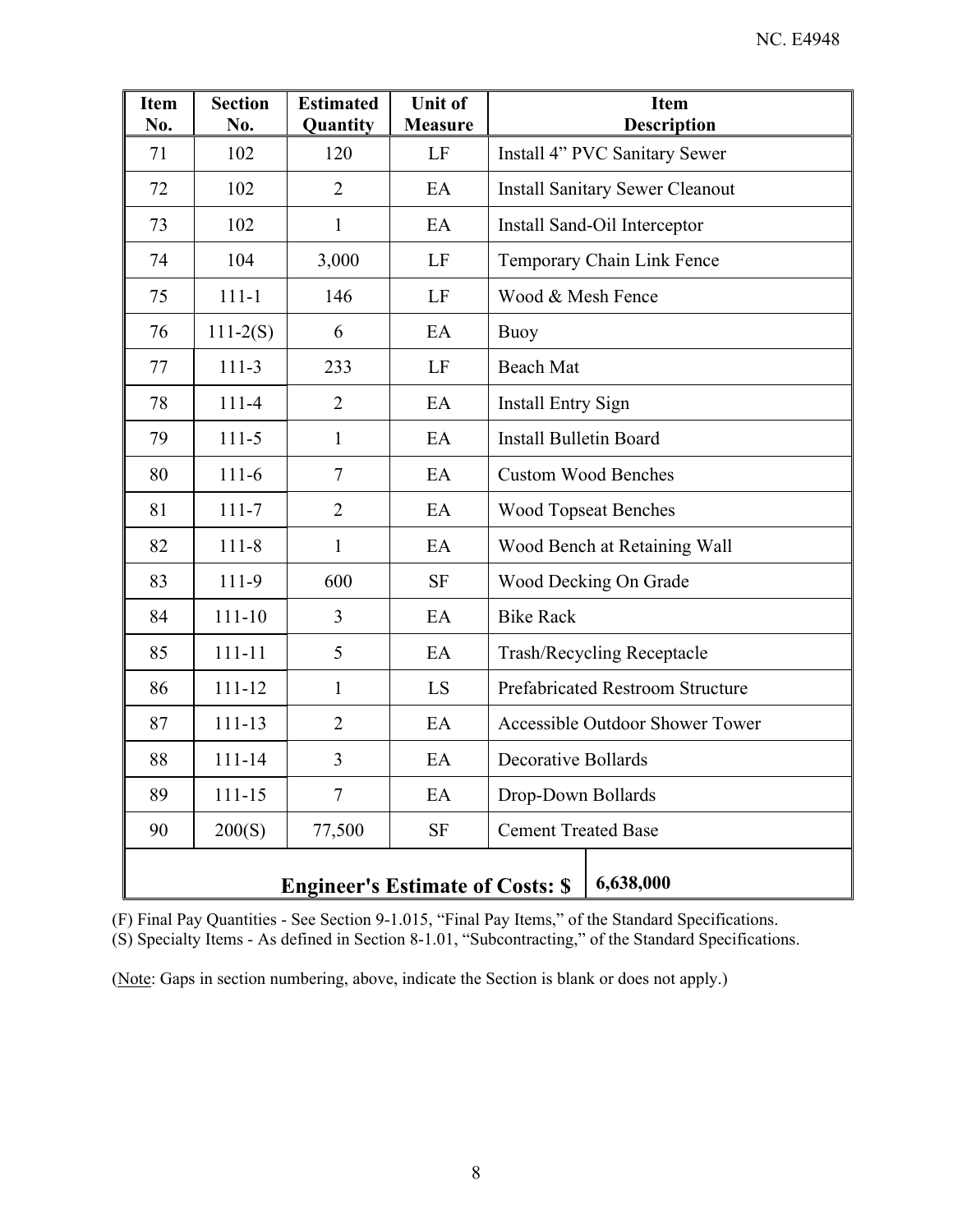The foregoing quantities are approximate only, being given as a basis for the comparison of bids, and the County of San Mateo does not, expressly or by implication, agree that the actual amount of work will correspond herewith, but reserves the right to increase or decrease the amount of any class or portion of the work, or to omit any portion of the work, as may be deemed necessary or expedient by the Engineer.

Payment to the Contractor for materials furnished and work completed shall be made by the County in accordance with Section 9 of the "Special Provisions" portion of these Contract Documents. Pursuant to Section 22300 of the Public Contract Code, Contractor may, upon his request and at Contractor's expense, substitute equivalent securities for any moneys retained from such payment for the fulfillment of the Contract.

**When applicable, both Contractor and Subcontractor hereby agrees to pay not less than prevailing rates of wages and be responsible for compliance with all the provisions of the California Labor Code, Article 2-Wages, Chapter 1, Part 7, Division 2, Section 1770 et seq and Section 1810 et seq. A copy of the prevailing wage scale established by the Department of Industrial Relations is on file in the office of the Director of Public Works, and available at www.dir.ca.gov/DLSR or by phone at 415-703-4774. California Labor Code Section 1776(a) requires each contractor and subcontractor keep accurate payroll records of trades workers on all public works projects and to submit copies of certified payroll records upon request.** 

**Additionally, pursuant to State Senate Bill SB 854 (Stat. 2014, chapter 28), effective January 1, 2015:** 

- **(1) No contractor or subcontractor may be listed on a bid proposal for a public works project (submitted on or after March 1, 2015) unless registered with the Department of Industrial Relations pursuant to Labor Code section 1725.5 [with limited exceptions from this requirement for bid purposes only under Labor Code section 1771.1(a)].**
- **(2) No contractor or subcontractor may be awarded a contract for public work on a public works project (awarded on or after April 1, 2015) unless registered with the Department of Industrial Relations pursuant to Labor Code section 1725.5.**
- **(3) This project is subject to compliance monitoring and enforcement by the Department of Industrial Relations.**

Wage rates for overtime shall be paid at not less than one and one-half (1-1/2) times the above rates. Wage rates for Sundays and holidays shall be paid at not less than two (2) times the

9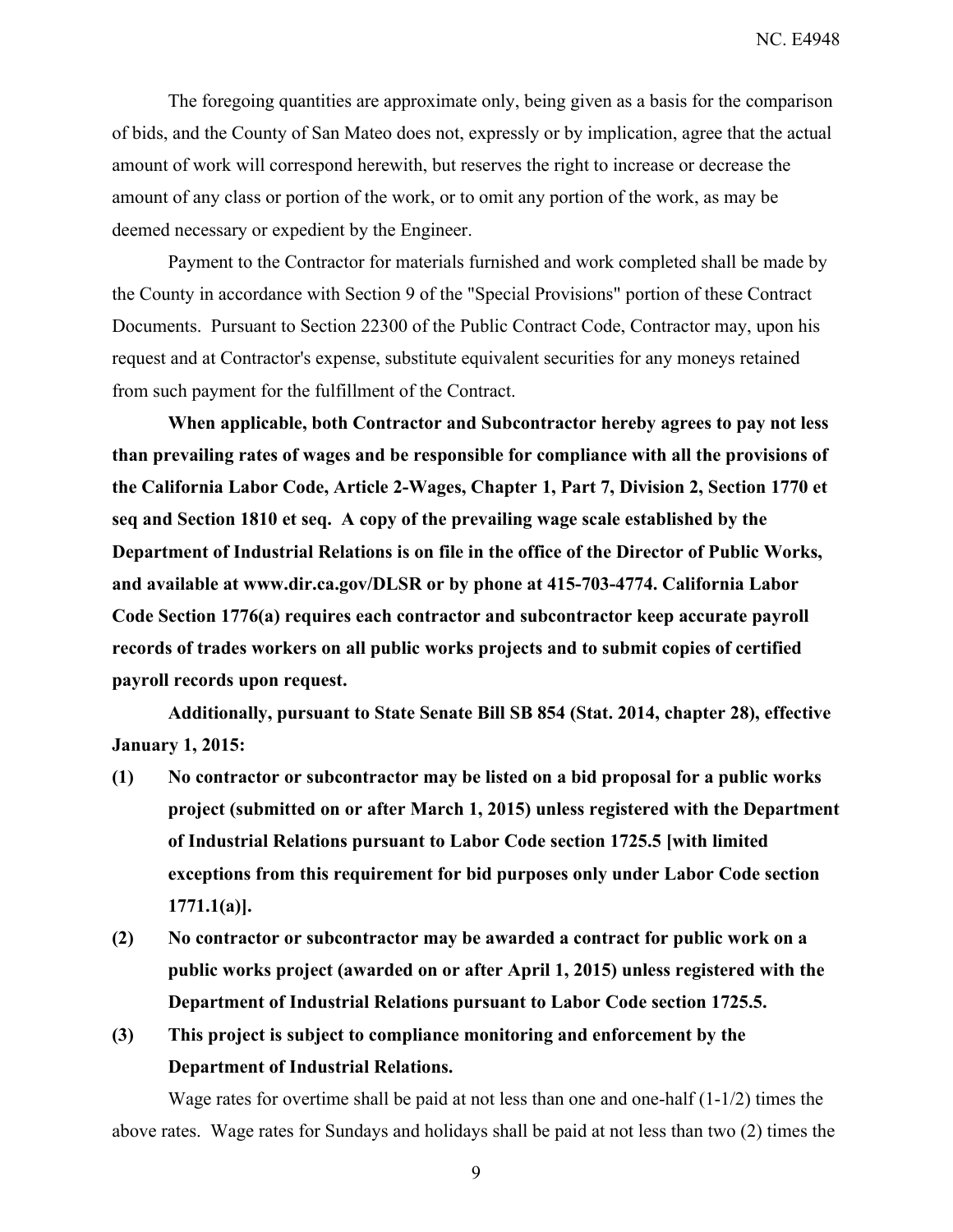NC. E4948

above rates.

The holidays upon which such rates shall be paid shall be all holidays recognized in the collective bargaining agreement applicable to the particular craft, classification, or type of worker employed on the Project.

It is the policy of the County that Contractors on public projects employ their workers and craftsmen from the local labor market whenever possible. "Local Labor Market" is defined as the labor market within the geographical confines of the County of San Mateo, State of California. Consistent with this policy, the Contractor is requested to employ craftsmen and other workers from the local labor market whenever possible to do so.

Each bidder shall submit with the bid, Certificates of Compliance and Intent on a form provided in the "Proposal" section of these Contract Documents, a certificate that bidder is in compliance with the provisions of the Equal Employment Opportunity Requirement of Executive Order 11246, Title VII of the Civil Rights Act of 1964, the California Fair Employment and Housing Act and any other federal, state and local laws and regulations relating to equal employment opportunity. With the execution of said certificates, bidder also agrees that bidder will maintain or develop and implement, during the course of the work concerned, a program of hiring and employment, conducted without regard to race, religion, color, national origin, ancestry, sexual orientation, or sex of the applicants. With this certification, bidder shall submit any and all information that may be required by the County in connection with the particular project.

Each bidder is hereby notified of Section 9204 and Section 20104 et seq. of the Public Contract Code as those Sections (attached hereto as Appendix E) relate to resolution of construction claims, and to Section 3186 of the Civil Code, as amended January 1, 1999 with regard to stop notices and public entity's rights to retain monies in order to provide for that entity's reasonable cost of litigation. The bidder is further notified that all provisions of Section 9204 and Section 20104 et seq. of the Public Contract Code and Section 3186 of the Civil Code, as outlined above shall be considered as incorporated into and become an integral part of these specifications.

Questions relating to equal employment should be directed to the San Mateo County Department of Public Works, Equal Employment Opportunity Program, 555 County Center, 5<sup>th</sup> Floor, Redwood City, CA 94063-1665, telephone (650) 363-4100.

Plans and Specifications and forms of Proposal and Contract may be seen and obtained at the office of the Director of Public Works, 555 County Center, 5<sup>th</sup> Floor, Redwood City,

10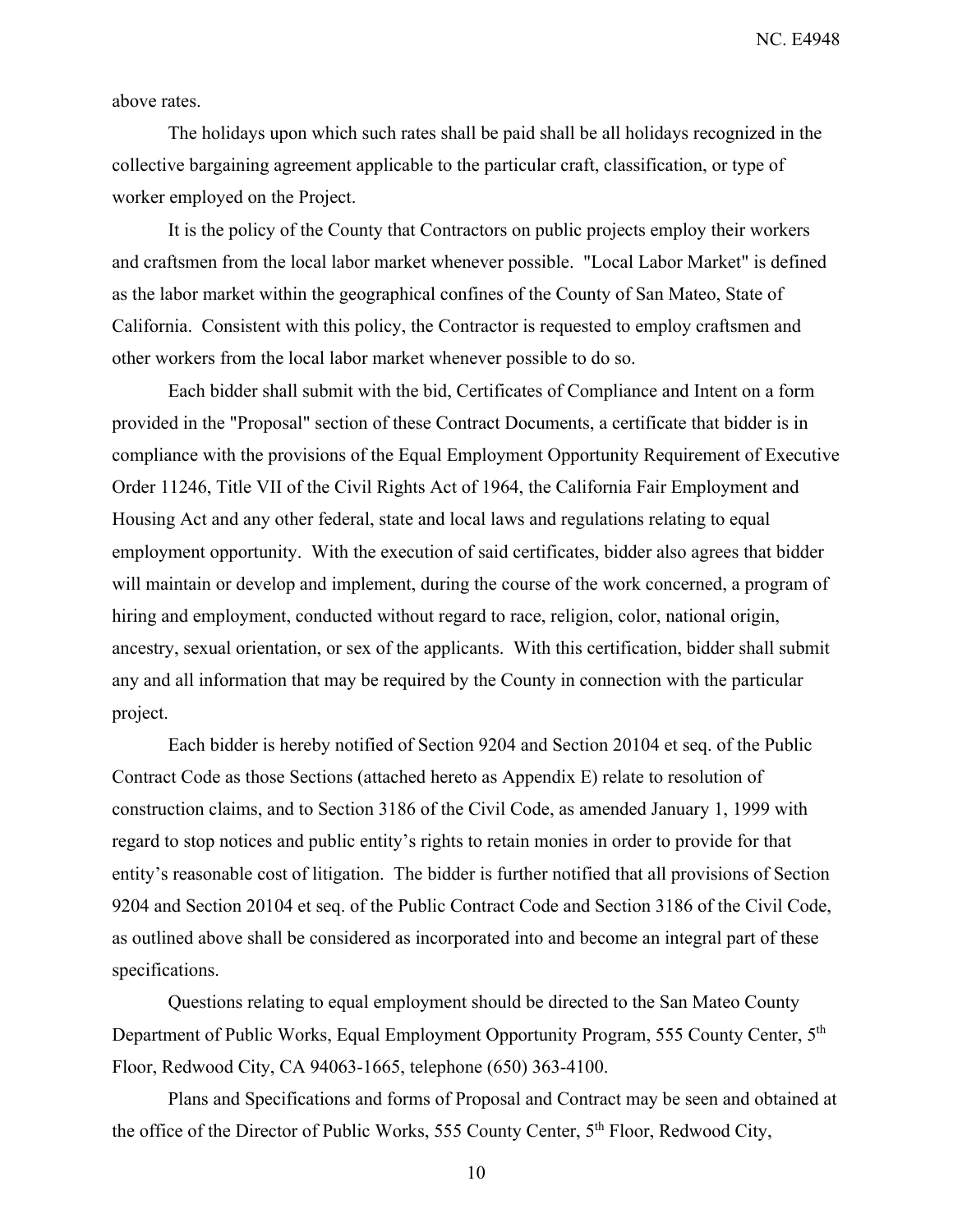California, 94063-1665.

Plans and specifications may be obtained for a:

#### **NON-REFUNDABLE FEE OF \$100.00 PER SET**

Additional technical questions should be directed to the office of the Director of Public Works, 555 County Center, 5<sup>th</sup> Floor, Redwood City, California, 94063-1665, telephone (650) 363-4100.

The Contractor shall possess either a Class A License or a combination of Class C licenses that are applicable for the majority of the work at the time this contract is awarded. No Contract will be awarded to a Bidder who is not licensed as required by laws of the State of California.

**The Contractor is advised that inspection of the site prior to the bid submittal and acknowledgement of said inspection will be required for the acceptance of the bid. The Coyote Point Recreation Area Eastern Promenade is located at 1701 Coyote Point Drive, San Mateo, CA 94401. The following individuals can be contacted if access to the site is limited:** 

**Laurel Finnegan Coyote Point Recreation Area (650) 573-2592** 

**Kevin O' Brien County Parks Administration (650) 599-1346** 

**The Contractor shall sign and date the Acknowledgement of Site Visit form provided on page 7 of the Proposal Section and submit the bid. Failure to complete this form shall be grounds for rejection of the bid.** 

The County of San Mateo reserves the right to reject any or all bids and/or waive any informalities or irregularities in any bid received.

Bidders may not withdraw their bid for a period of **FORTY-FIVE (45) DAYS** after the date set from the opening thereof.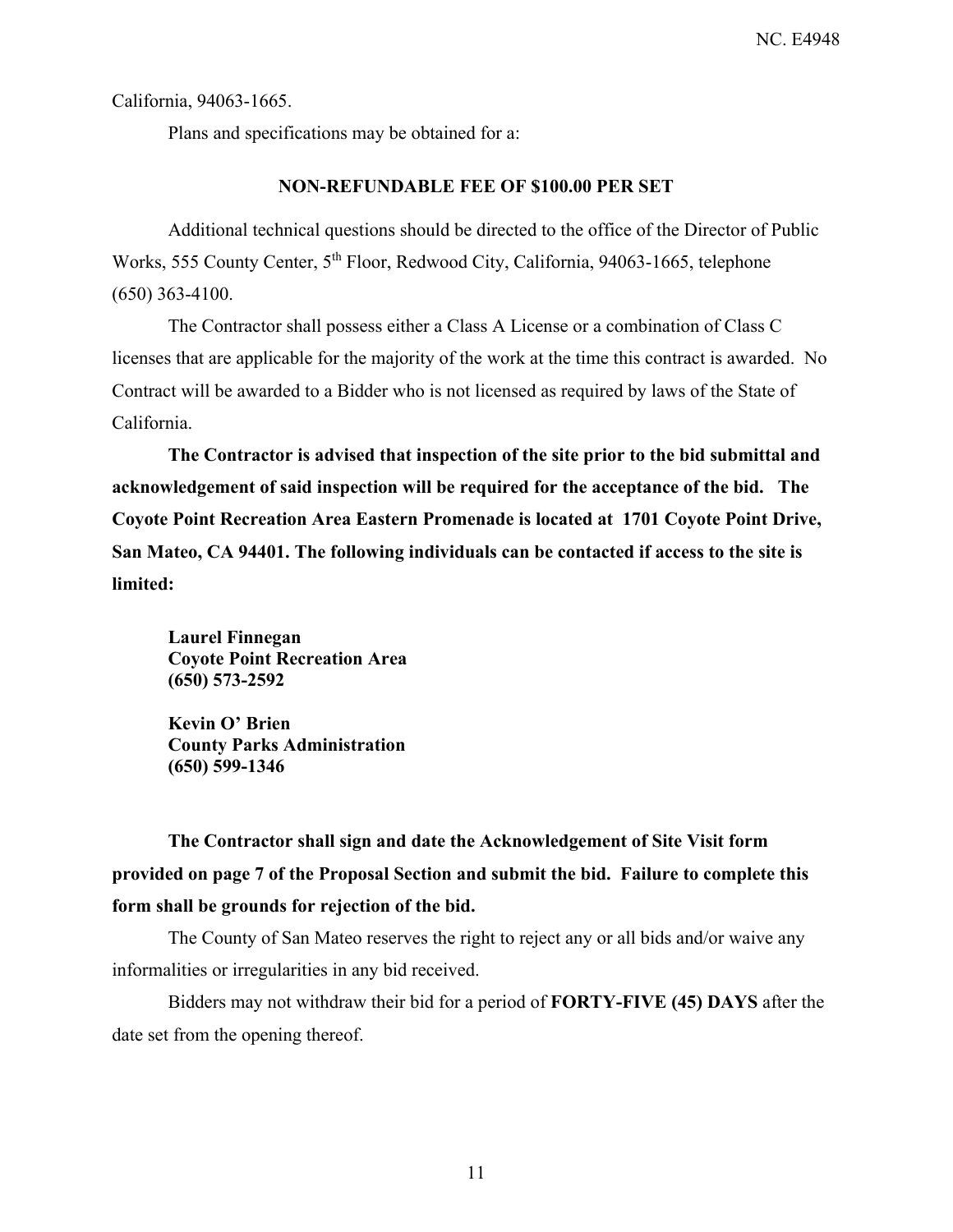BY ORDER OF THE BOARD OF SUPERVISORS COUNTY OF SAN MATEO

**DATE: December 4 , 2020** 

**Michael Callagy, County Manager/ Clerk of the Board of Supervisors**